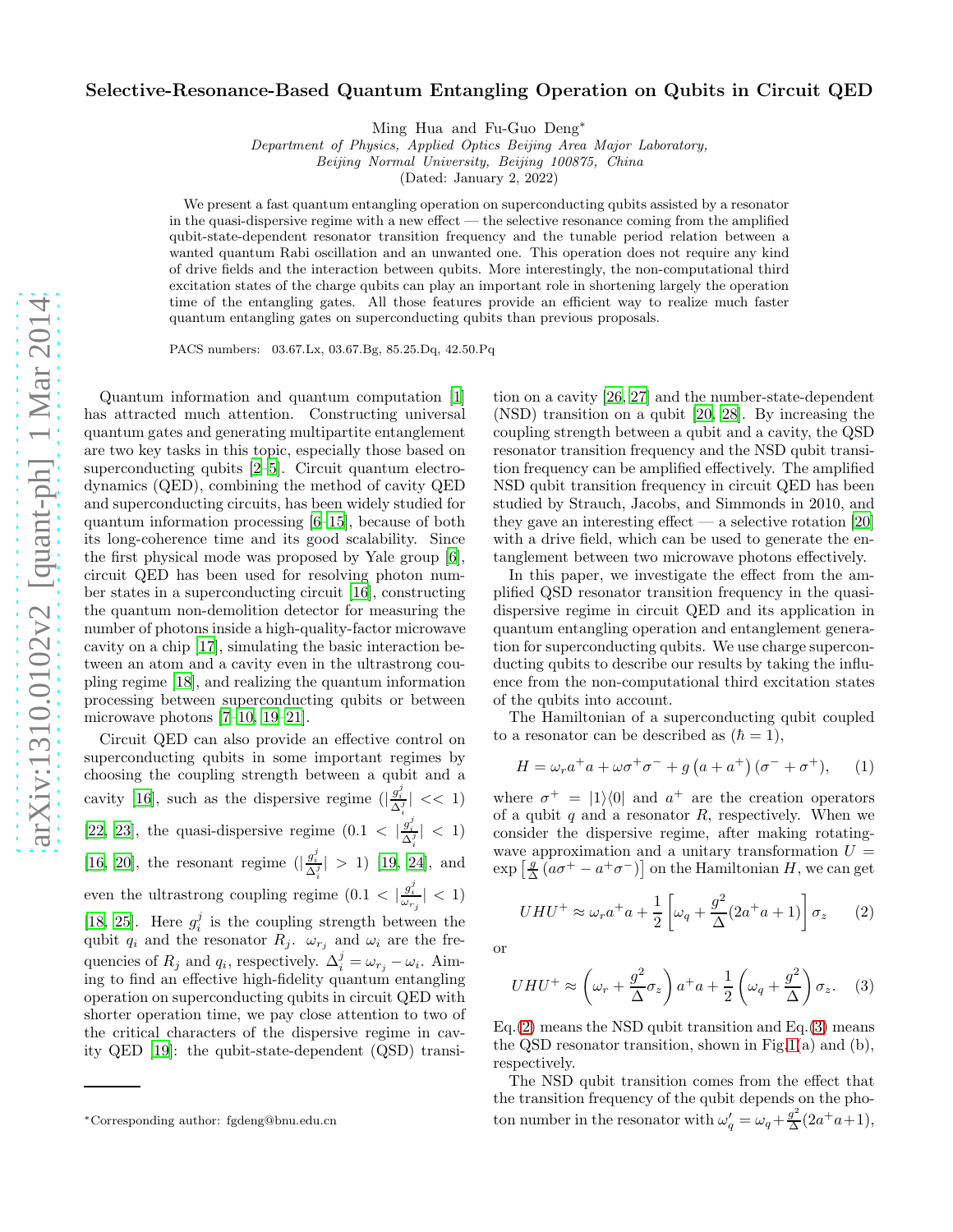

<span id="page-1-0"></span>FIG. 1: (color online) (a) The qubit-state-dependent resonator transition, which means the frequency shift of the resonator transition  $\delta_r$  arises from the state  $(|0\rangle_q$  or  $|1\rangle_q$ ) of the qubit. (b) The number-state-dependent qubit transition, which means the frequency shift  $\delta_q$  takes place on the qubit due to the photon number  $n = 1$  or 0 in the resonator in the dispersive regime.

where  $\omega'_{q}$  is the frequency of the qubit after the NSD effect. The QSD resonator transition is the effect that the transition frequency of the resonator depends on the state of the qubit with  $\omega'_r = \omega_r + \sigma_z \frac{g^2}{\Delta}$  $\frac{g}{\Delta}$ . Here  $\omega'_r$  is the frequency of the resonator after the QSD effect. From Eq.[\(2\)](#page-0-0) and Eq.[\(3\)](#page-0-1), one can see that the NSD qubit transition frequency and the QSD resonator transition frequency can be amplified effectively when  $\frac{g^2}{\Delta}$  $\frac{g}{\Delta}$  is large enough, which means the number of photons in the cavity can make a large shift on the transition frequency of the qubit and the qubit in different states will also make a large shift on the transition frequency of the resonator. The NSD qubit transition in the quasi-dispersive regime was used as an effective method to realize entanglement and quantum gates between microwave photons [\[16,](#page-4-5) [17,](#page-4-6) [20\]](#page-4-14). In fact, the QSD resonator transition frequency can also be amplified in the quasi-dispersive regime effectively.

In order to show the influence on the resonance between a qubit and a resonator by the amplified QSD resonator transition frequency, let us consider the case that two perfect qubits couple to a resonator (i.e.,  $R_a$ ) with the Hamiltonian

$$
H_{2q} = \omega_{r_a} a^+ a + \omega_1 \sigma_1^+ \sigma_1^- + \omega_2 \sigma_2^+ \sigma_2^- + g_1 (a^+ + a)
$$
  
 
$$
\otimes (\sigma_1^+ + \sigma_1^-) + g_2 (a^+ + a) (\sigma_2^+ + \sigma_2^-)
$$
 (4)

in which we neglect the direct interaction between the two qubits (i.e.,  $q_1$  and  $q_2$ ), shown in Fig[.2.](#page-1-1) Here  $\sigma_i^+ = |1\rangle_i\langle 0|$  is the creation operator of  $q_i$  (i = 1,2).  $g_i$  is the coupling strength between  $q_i$  and  $R_a$ . The parameters are chosen to make  $q_1$  interact with  $R_a$  in the quasi-dispersive regime. That is, the transition frequency of  $R_a$  is determined by the state of  $q_1$ . By taking a proper transition frequency of  $q_2$  (which equals to the transition frequency of  $R_a$  when  $q_1$  is in the state  $|0\rangle_1$ , one can realize the quantum Rabi oscillation  $(ROT) ROT_0: |0\rangle_1|1\rangle_2|0\rangle_a \leftrightarrow |0\rangle_1|0\rangle_2|1\rangle_a$ , while ROT<sub>1</sub>:



<span id="page-1-1"></span>FIG. 2: (color online) Sketch of a coplanar geometry for the circuit QED with three superconducting qubits. Qubits are placed around the maxima of the electrical field amplitude of  $R_a$  and  $R_b$  (not drawn in this figure), and the distance between them is large enough so that there is no direct interaction between them. The fundamental frequencies of resonators are  $\omega_{r_i}/(2\pi)$   $(j = a, b)$ , the frequencies of the qubits are  $\omega_{q_i}/(2\pi)$   $(i = 1, 2, 3)$ , and they are capacitively coupled to the resonators. The coupling strengths between them are  $g_i^j/(2\pi)$ . We can use the control line (not drawn here) to afford the flux to tune the transition frequencies of the qubits.



<span id="page-1-2"></span>FIG. 3: (color online) Simulated outcomes for the maximum amplitude value of the expectation about the quantum Rabi oscillation varying with the coupling strength  $g_2$  and the frequency of the second qubit  $\omega_2$ . (a) The outcomes for ROT<sub>0</sub>:  $|0\rangle_1|1\rangle_2|0\rangle_a$   $\leftrightarrow$   $|0\rangle_1|0\rangle_2|1\rangle_a$  . (b) The outcomes for ROT<sub>1</sub>:  $|1\rangle_1|1\rangle_2|0\rangle_a \leftrightarrow |1\rangle_1|0\rangle_2|1\rangle_a$ . Here the parameters of the resonator and the first qubit  $q_1$  are taken as  $\omega_a/(2\pi) = 6.0 \text{ GHz}$ ,  $\omega_{q_1}/(2\pi) = 7.0$  GHz, and  $g_1/(2\pi) = 0.2$  GHz.

 $|1\rangle_1|1\rangle_2|0\rangle_a \leftrightarrow |1\rangle_1|0\rangle_2|1\rangle_a$  occurs with a small probability as  $q_2$  detunes with  $R_a$  when  $q_1$  is in the state  $|1\rangle_1$ . Here the Fock state  $|n\rangle_a$  represents the photon number *n* in  $R_a$   $(n = 0, 1)$ .  $|0\rangle_i$  and  $|1\rangle_i$  are the ground and the first excited states of  $q_i$ , respectively.

We numerically simulate the maximal expectation values (MAEVs) of  $ROT_0$  and  $ROT_1$  based on the Hamiltonian  $H_{2q}$ , shown in Fig. [3\(](#page-1-2)a) and (b), respectively. Here, the expectation value is defined as  $|\langle \psi|e^{-iH_{2q}t/\hbar}|\psi_0\rangle|^2$ .  $|\psi_0\rangle$  and  $|\psi\rangle$  are the initial and the final states of a quantum Rabi oscillation, respectively. The MAEV s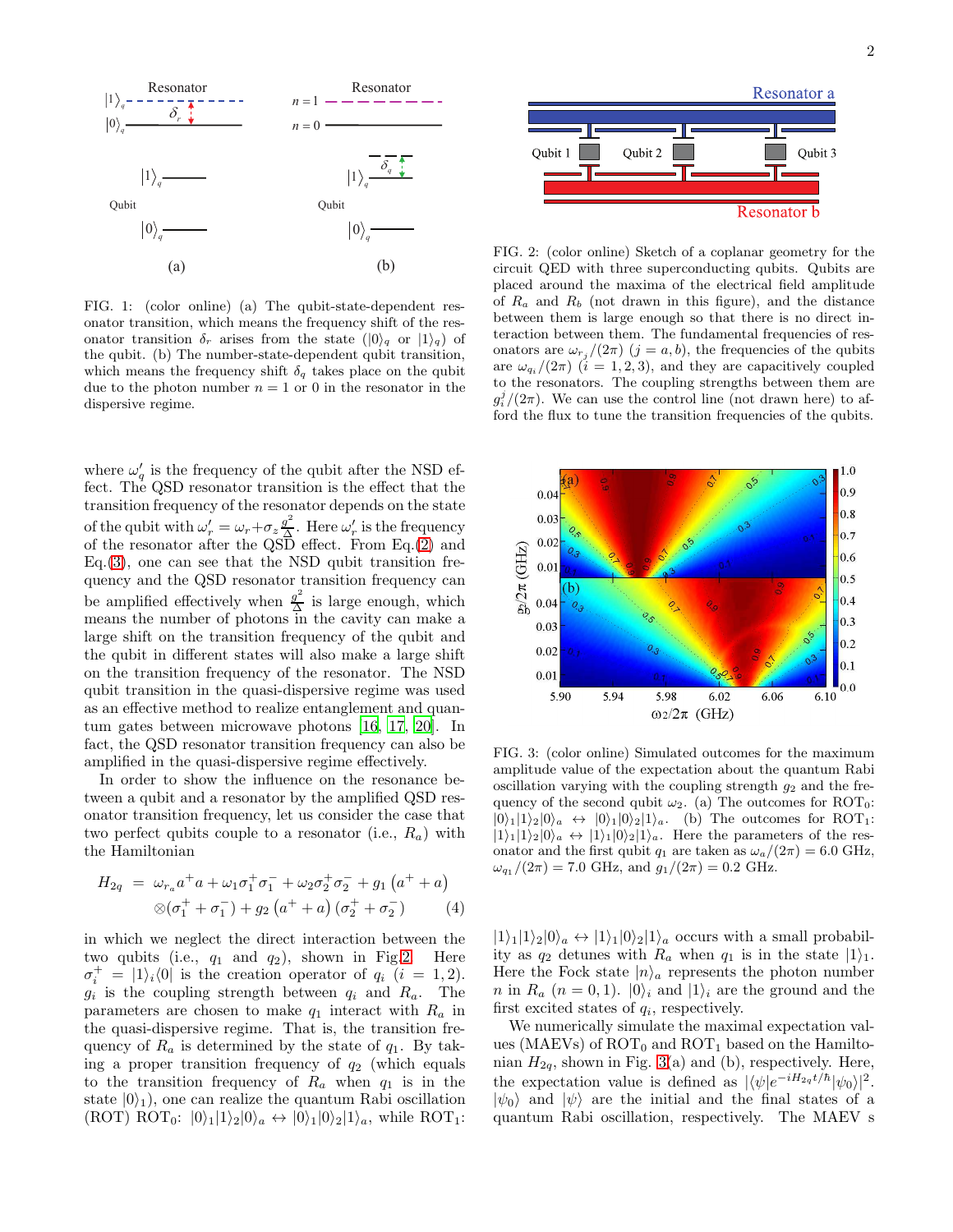vary with the transition frequency  $\omega_2$  and the coupling strength  $g_2$ . It is obvious that the amplified QSD resonator transition can generate a selective resonance (SR) when the coupling strength  $g_2$  is small enough.

It is worth noticing that there is a detune between  $q_2$  and  $R_a$  in ROT<sub>1</sub>, when  $q_2$  is resonant with  $R_a$  for realizing  $ROT_0$  with a large probability. In principle, the frequency of the quantum Rabi oscillation between a qubit and a resonator can be described as [\[29\]](#page-4-20)

$$
\Omega_n^2 = \Delta^2 + 4g^2(n+1),\tag{5}
$$

where  $n$  is the number of photons in the resonator. One can see that the period of  $\text{ROT}_0$  is different from that of ROT<sub>1</sub> as  $\Delta = 0$  for ROT<sub>0</sub> and  $\Delta = \delta_r$  for ROT<sub>1</sub>. By taking a proper parameter for  $g$ , we can tune the different period relation between these two quantum Rabi oscillations. That is, a tunable period relation between a wanted quantum Rabi oscillation and an unwanted one can also be obtained.

In the discussion below, we consider practical charge superconducting qubits in which there are two computational levels  $|0\rangle_q$  and  $|1\rangle_q$  for our selective-resonancebased entangling operation, by taking the influence from the non-computational third excitation state  $|2\rangle_q$  of each charge qubit into account. When the two charge qubits  $q_1$  and  $q_2$  are coupled to the resonator  $R_a$ , the SR is simulated with the Hamiltonian

$$
H'_{2q} = \sum_{\substack{i=0,1,2\\q=1,2}} E_{i;q} |i\rangle_q \langle i| + \omega_{ra} a^+ a + g_{0,1;1}(a^+ + a)(\sigma_{0,1;1}^+ + \sigma_{0,1;1}^-)
$$
  
+ 
$$
g_{1,2;1}(a^+ + a)(\sigma_{1,2;1}^+ + \sigma_{1,2;1}^-) + g_{0,1;2}(a^+ + a)
$$
  

$$
\otimes (\sigma_{0,1;2}^+ + \sigma_{0,1;2}^-) + g_{1,2;2}(a^+ + a)(\sigma_{1,2;2}^+ + \sigma_{1,2;2}^-),
$$
 (6)

and it is shown in Fig[.4](#page-2-0) (a). In the simulation of our SR, we choose the reasonable parameters by considering the energy level structure of a charge qubit, according to Ref. [\[30\]](#page-4-21). Here  $\omega_{r_a}/(2\pi) = 6.0$  GHz. The transition frequency of two qubits between  $|0\rangle_q \leftrightarrow |1\rangle_q$  and  $|1\rangle_q \leftrightarrow |2\rangle_q$  are chosen as  $\omega_{0,1;1}/(2\pi) = E_{1;1} - E_{0;1} = 5.0 \text{ GHz}, \omega_{1,2;1}/(2\pi) =$  $E_{2,1} - E_{1,1} = 6.2 \text{ GHz}, \ \omega_{0,1,2}/(2\pi) = E_{1,2} - E_{0,2} = 6.035$ GHz, and  $\omega_{1,2;2}/(2\pi) = E_{2;2} - E_{1;2} = 7.335$  GHz. Here  $E_{i;q}$  is the energy for the level i of the qubit q, and  $\sigma_{i,i';q}^{\ddot{i}} \equiv |i\rangle_q \langle i'|$ .  $g_{i,j;q}$  is the coupling strength between the resonator  $R_a$  and the qubit q in the transition between the energy levels  $|i\rangle_q$  and  $|j\rangle_q$   $(i = 0, 1, j = 1, 2,$ and  $q = 1, 2$ . For convenience, we take the coupling strengths as  $g_{0,1;1}/(2\pi) = g_{1,2;1}/(2\pi) = 0.2$  GHz and  $g_{0,1,2}/(2\pi) = g_{1,2,2}/(2\pi) = 0.0488 \text{ GHz}.$ 

SR also provides us a high-fidelity quantum entangling operation on charge qubits, assisted by a resonator. This operation gives us a different way to realize the controlled-phase (c-phase) gate on the two qubits  $q_1$  and  $q_2$ . Although the amplitude of ROT<sub>1</sub> is not very small, one can see that within a period of  $ROT_0$ ,  $ROT_1$  completes two periods accurately, which means that  $\text{ROT}_1$  does not change the phase of the state  $|1\rangle_1|1\rangle_2|0\rangle_a$ . In detail, let us assume that  $q_1$  is the control qubit and  $q_2$  is the target qubit. The initial state



<span id="page-2-0"></span>FIG. 4: (color online) (a) The probability distribution of the two quantum Rabi oscillations  $\text{ROT}_0$  (the blue solid line) and  $ROT<sub>1</sub>$  (the green solid line) of two charge qubits coupled to a resonator. (b) The probability distribution of the four quantum Rabi oscillations in our cc-phase gate on a three-charge-qubit system. Here, the blue-solid, green-solid, red-dashed, and Cambridge-blue-dot-dashed lines represent the quantum Rabi oscillations ROT<sub>00</sub>  $(|0\rangle_1|0\rangle_2|1\rangle_3|0\rangle_a \leftrightarrow$  $|0\rangle_1|0\rangle_2|0\rangle_3|1\rangle_a)$ , ROT<sub>01</sub>  $(|0\rangle_1|1\rangle_2|1\rangle_3|0\rangle_a \leftrightarrow |0\rangle_1|1\rangle_2|0\rangle_3|1\rangle_a)$ ,  $ROT_{10}$   $(|1\rangle_1|0\rangle_2|1\rangle_3|0\rangle_a \leftrightarrow |1\rangle_1|0\rangle_2|0\rangle_3|1\rangle_a)$ , and ROT<sub>11</sub>  $(|1\rangle_1|1\rangle_2|1\rangle_3|0\rangle_a \leftrightarrow |1\rangle_1|1\rangle_2|0\rangle_3|1\rangle_a)$ , respectively.

of the system composed of  $q_1$ ,  $q_2$ , and  $R_a$  is prepared as  $|\phi\rangle_0 = \frac{1}{2}(|0\rangle_1|0\rangle_2 + |0\rangle_1|1\rangle_2 + |1\rangle_1|0\rangle_2 + |1\rangle_1|1\rangle_2)|0\rangle_a.$ By exploiting the SR on  $\mathrm{ROT}_0$  and  $\mathrm{ROT}_1$  and choosing  $g_{0,1,2}t = \pi$ , one can get the state of the system  $|\phi\rangle_1 = \frac{1}{2}(|0\rangle_1|0\rangle_2 - |0\rangle_1|1\rangle_2 + |1\rangle_1|0\rangle_2 + |1\rangle_1|1\rangle_2)|0\rangle_a$ . This is just the result of a c-phase gate on  $q_1$  and  $q_2$ . Certainly, by choosing an appropriate transition frequency of q2, one also can get another c-phase gate which completes the transformation  $|\phi\rangle_0 \rightarrow |\phi\rangle_2 = \frac{1}{2}(|0\rangle_1 |0\rangle_2 +$  $|0\rangle_1|1\rangle_2 + |1\rangle_1|0\rangle_2 - |1\rangle_1|1\rangle_2|0\rangle_a$ . From Fig[.4\(](#page-2-0)a), considering the phase error of indirect interaction between the two qubits and the detune resonance between  $q_2$  and  $R_a$ , one can get the fidelity of these two c-phase gates are about 92% within 10.2 ns.

The quantum entangling operation based on the SR can also help us to complete a single-step controlledcontrolled phase (cc-phase) quantum gate on the three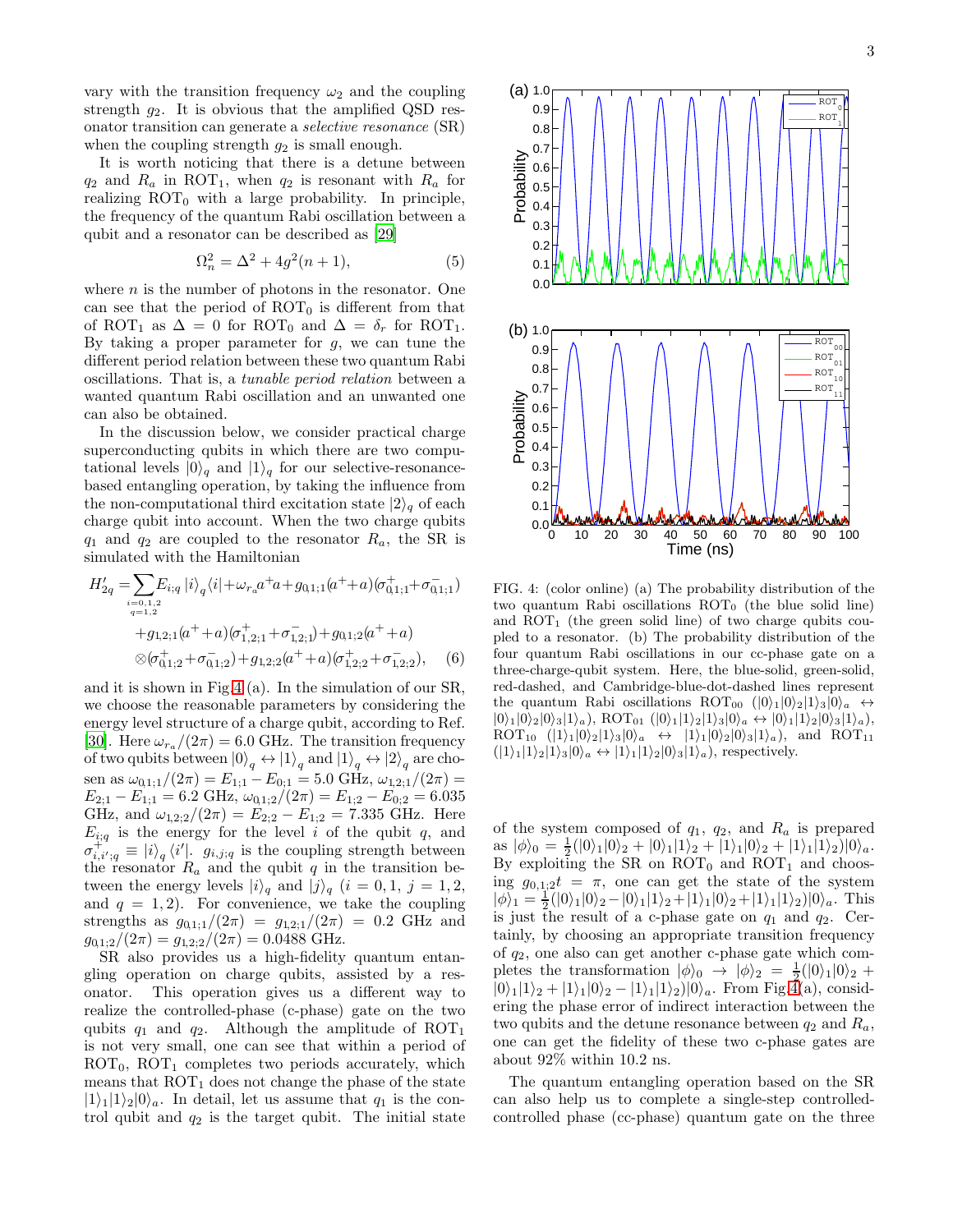charge qubits  $q_1$ ,  $q_2$ , and  $q_3$  by using the system shown in Fig[.2](#page-1-1) except for the resonator  $R_b$ . Here,  $q_1$  and  $q_2$ act as the control qubits, and  $q_3$  is the target qubit. The initial state of this system is prepared as  $|\Phi\rangle_0 =$ 1  $\frac{1}{2\sqrt{2}}(|0\rangle_1|0\rangle_2|0\rangle_3+|0\rangle_1|0\rangle_2|1\rangle_3+|0\rangle_1|1\rangle_2|0\rangle_3+|0\rangle_1|1\rangle_2|1\rangle_3+$  $|1\rangle_1|0\rangle_2|0\rangle_3+|1\rangle_1|0\rangle_2|1\rangle_3+|1\rangle_1|1\rangle_2|0\rangle_3+|1\rangle_1|1\rangle_2|1\rangle_3)|0\rangle_a.$ In this system, both  $q_1$  and  $q_2$  are in the quasi-dispersive regime with  $R_a$ , and the transition frequency of  $q_3$  is adjusted to be equivalent to that of  $R_a$  when  $q_1$  and  $q_2$  are in their ground states. The QSD transition frequency on  $R_a$  becomes [\[22](#page-4-12)]

$$
\omega'_a = \omega_a + \chi_1 \,\sigma_1^z + \chi_2 \,\sigma_2^z,\tag{7}
$$

where  $\chi_i = \frac{g_i}{\Delta_i^a}$ . By choosing  $g_{0,1;3}t = \pi$ , one can realize  $ROT<sub>00</sub>$  (where 00 means the states of the qubits in the control position are all the ground states), that is,  $|\Phi\rangle_0$  $\rightarrow |\Phi\rangle_1 = \frac{1}{2}$  $\frac{1}{2\sqrt{2}}(|0\rangle_1|0\rangle_2|0\rangle_3 - |0\rangle_1|0\rangle_2|1\rangle_3 + |0\rangle_1|1\rangle_2|0\rangle_3 +$  $|0\rangle_1|1\rangle_2|1\rangle_3 + |1\rangle_1|0\rangle_2|0\rangle_3 + |1\rangle_1|0\rangle_2|1\rangle_3 + |1\rangle_1|1\rangle_2|0\rangle_3 +$  $|1\rangle_1|1\rangle_2|1\rangle_3|0\rangle_a$ . It is just the result of a cc-phase gate on the three qubits. Fig[.4\(](#page-2-0)b) shows the probability distributions for the four quantum Rabi oscillations in this system. In our simulation, the parameters are chosen as:  $\omega_{r_a}/(2\pi) = 6.0 \text{ GHz}, \ \omega_{0,1;1}/(2\pi) =$  $E_{1;1} - E_{0;1} = 5.0 \text{ GHz}, \ \omega_{1,2;1}/(2\pi) = E_{2;1} - E_{1;1} = 6.3$ GHz,  $\omega_{0,1;2}/(2\pi) = E_{1;2} - E_{0;2} = 5.0 \text{ GHz}, \omega_{1,2;2}/(2\pi) =$  $E_{2;2} - E_{1;2} = 6.3 \text{ GHz}, \ \omega_{0,1;3}/(2\pi) = E_{1;3} - E_{0;3} = 6.068$ GHz,  $\omega_{1,2,3}/(2\pi) = E_{2,3} - E_{1,3} = 7.3 \text{ GHz}, g_{0,1,1}/(2\pi) =$  $g_{1,2;1}/(2\pi) = 0.2 \text{ GHz}, g_{0,1;2}/(2\pi) = g_{1,2;2}/(2\pi) = 0.2$ GHz, and  $g_{0,1;3}/(2\pi) = g_{1,2;3}/(2\pi) = 0.035$  GHz. The MEAVs of unwanted quantum Rabi oscillations can be suppressed a lot, and the fidelity of this cc-phase gate reaches about 86% with 14.8 ns.

A complex three-qubit gate, such as a Fredkin gate on a three-qubit system can also be constructed with the quantum entangling operation based on the SR assisted by the two resonators  $R_a$  and  $R_b$  in a simple way, shown in Fig. [2.](#page-1-1) In this system,  $R_b$  has a different transition frequency with  $R_a$ , and  $q_1$  couples to both  $R_a$  and  $R_b$ simultaneously in the quasi-dispersive regime. Let  $q_2$  and  $q_3$  resonate selectively with  $R_a$  and  $R_b$  when  $q_1$  is in the state  $|1\rangle_1$ , respectively, with  $g_{0,1;2}^at = g_{0,1;3}^bt = 1.5\pi$  first (here  $g_{i,j;q}^k$  is the coupling strength between the resonator k and the qubit  $q$  in the transition between the energy levels  $|i\rangle_q$  and  $|j\rangle_q$ , and then let  $q_2$  and  $q_3$  be selectively resonant with  $R_b$  and  $R_a$  when  $q_1$  is in the state  $|1\rangle_1$ , respectively, with  $g_{0,1;3}^a t = g_{0,1;2}^b t = 0.5\pi$ , a Fredkin gate can be realized.

Interestingly, our gates are significantly faster than previous proposals in the quasi-dispersive regime in circuit QED [\[14](#page-4-22), [15](#page-4-4)]. For example, the operation time for a c-phase gate on two perfect superconducting qubits completed in 2012 is 110 ns with the fidelity 95% in 2012 [\[14\]](#page-4-22). The time for the cc-phase gate is 63 ns with the fidelity 85% [\[15\]](#page-4-4). By taking the influence from the third levels of the superconducting qubits into account, the operation

time of our gates is reduced largely. For example, the operation time of the c-phase gate on two perfect superconducting qubits is 22 ns with the fidelity 90%, about twice of that based on the qubits with the influence from the third levels.

Our single-step quantum entangling gates have some good features. First, they do not require any kind of drive fields, which eliminates the limit on the quality of the resonator and does not increase the temperature of circuit QED, and this factor can protect the superconducting qubit in circuit QED [\[12](#page-4-23)] and provide a different way to realize quantum computation. Second, they are constructed without using any kind of the interaction between qubits (such as Ising-like interaction [\[1\]](#page-4-0) and Heisenberg-like interaction [\[31\]](#page-4-24)), similar to the c-phase gate in Refs. [\[14](#page-4-22)], far different from Refs. [\[32](#page-4-25), [33\]](#page-4-26), and our single-step universal quantum gates can be realized on the non-nearest-neighbor qubits.

Obviously, the maximal entanglement of superconducting qubit systems can be produced effectively with our quantum entangling operation. On the other hand, the operation requires different coupling strengths for different qubits with the resonator. This is not easy to design in a realistic quantum processor. Luckily, they can be obtained by using the tunable coupling qubit, which is also necessary to realize a realistic quantum processor [\[34,](#page-4-27) [35\]](#page-4-28). The errors of SR mainly take place with two points. First, the non-resonance ROT can generate a phase error with  $e^{i\Delta t/2}$ . Second, the indirect interaction between qubits can also generate the unwanted phase error. The suitable parameters taken to suppress the complex phase error should help us to get higher fidelity gates. With the stronger coupling of control qubits, the operation time of our gates can be shortened further.

In conclusion, we have proposed a selective-resonance scheme to perform a fast quantum entangling operation for quantum logic gates on superconducting qubits. This approach has many advantages over previous works. First, our quantum entangling gates are significantly faster than previous proposals. Second, they do not require any kind of drive fields. Third, the tunable period relation between a wanted quantum Rabi oscillation and an unwanted one can shorten the operation time of the gates, besides the positive influence from the noncomputational third levels of the superconducting qubits. The principle of our SR can be generalized to some other similar cavity QED systems for quantum information processing.

We would like to thank Prof. Frederick W. Strauch, Prof. Chui-Ping Yang, and Dr. Qi-Ping Su for helpful discussion. Also, we would like to thank Ming-Jie Tao for his help in calculating the probability distribution. This work is supported by the National Natural Science Foundation of China under Grant No. 11174039 and NECT-11-0031.